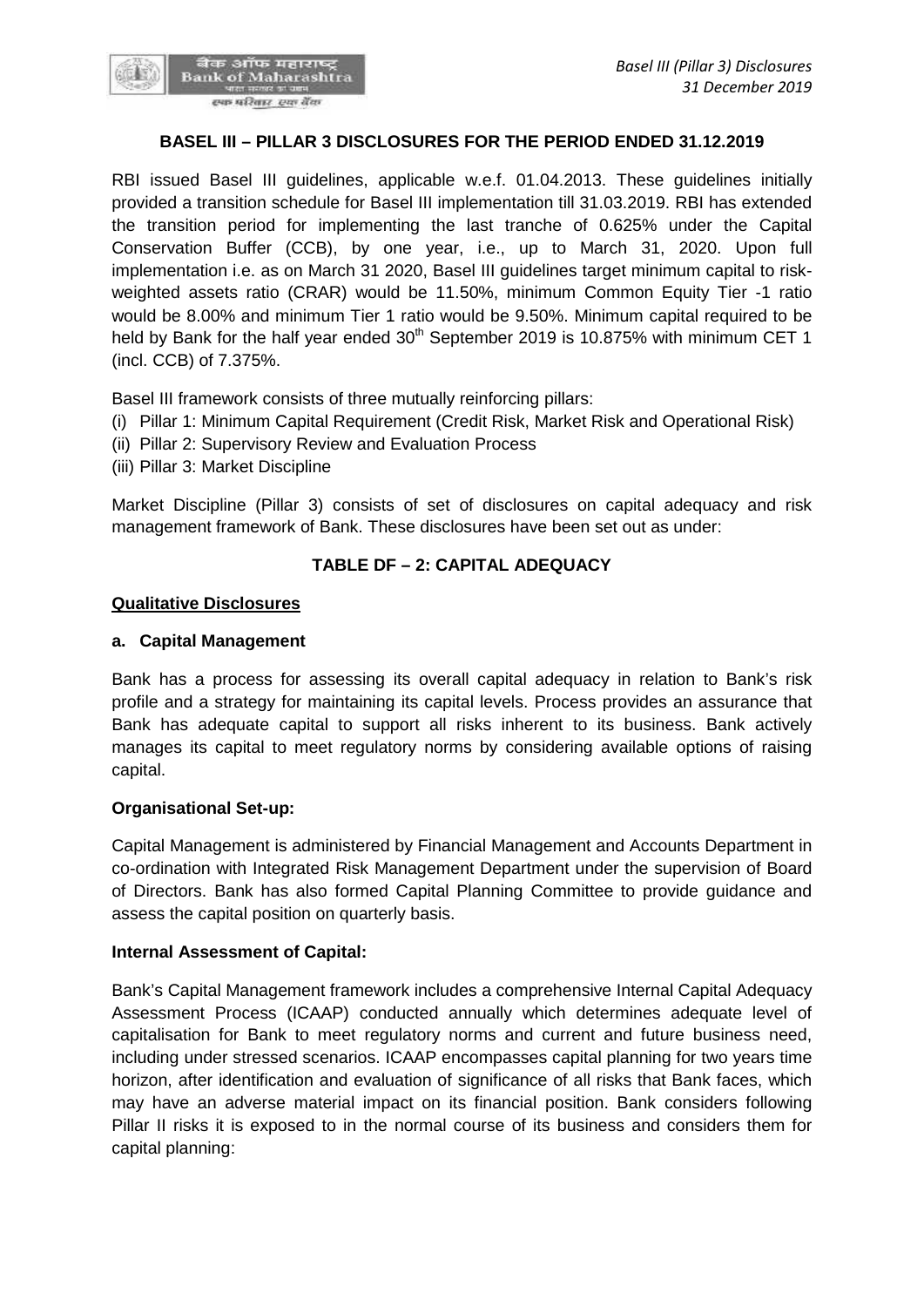(Amount in Rs million)



- Liquidity Risk **IRRBB**
- Risk of under-estimation of credit risk under standardized Approach
- Credit Concentration Risk Settlement Risk
- 
- Strategic Risk **Contract Contract Contract Contract Contract Contract Contract Contract Contract Contract Contract Contract Contract Contract Contract Contract Contract Contract Contract Contract Contract Contract Contract**
- 
- Pension Obligation **Country Risk**
- 
- 
- 
- Risk of decline in collateral values of Credit Risk Mitigants
- 
- Reputational Risk **Currency Induced credit Risk** 
	-
- IT Risk Group Risk
	-
- Compliance Risk **COMPLIANCE RISK Securitization Risk**
- Model Risk **Capital Risk Capital Risk**

Bank has implemented the scorecard for IT Risk, Reputational Risk and Strategic Risk. Bank periodically assesses and refines its stress tests in an effort to ensure that stress scenarios capture material risks as well as reflect possible extreme market moves that could arise as a result of business environment conditions. Stress tests are used in conjunction with Bank's business plans for the purpose of capital planning.

# **Monitoring and Reporting:**

The Board of Directors of the Bank monitors capital adequacy levels of Bank. An analysis of the capital adequacy position and risk weighted assets and an assessment of various aspects of Basel III on capital and risk management are undertaken by Board on a quarterly basis

# **Quantitative Disclosures**

# **b. Capital Requirement**

Bank's capital requirements have been computed using Standardized Approach for Credit Risk, Standardized Duration Method for Market Risk and Basic Indicator Approach for Operational Risk. Minimum capital required to be held by Bank for the year ended 31<sup>st</sup> December 2019 is 10.875% with minimum CET 1 (incl. CCB) of 7.375% for credit, market and operational risks is given below:

|       | $\frac{1}{2}$                               |               |               |  |  |
|-------|---------------------------------------------|---------------|---------------|--|--|
| Sr.   | <b>Particulars</b>                          | <b>Amount</b> | <b>Amount</b> |  |  |
| No.   |                                             |               |               |  |  |
| (A)   | <b>Capital Required for Credit Risk</b>     |               |               |  |  |
| (i)   | Portfolios subject to Standardized Approach | 75143.15      |               |  |  |
| (ii)  | For Securitization Exposure                 | 0.00          |               |  |  |
|       | Total capital charge for credit risks under |               | 75143.15      |  |  |
|       | standardized approach (i+ii)                |               |               |  |  |
| (B)   | <b>Market Risk</b>                          |               |               |  |  |
| (i)   | <b>Interest Rate Risk</b>                   | 5567.08       |               |  |  |
| (ii)  | Foreign Exchange Risk (including Gold)      | 45.00         |               |  |  |
| (iii) | <b>Equity Risk</b>                          | 816.12        |               |  |  |
|       | Total capital charge for market risks under |               |               |  |  |
|       | standardized duration approach (i+ii+iii)   |               | 6428.20       |  |  |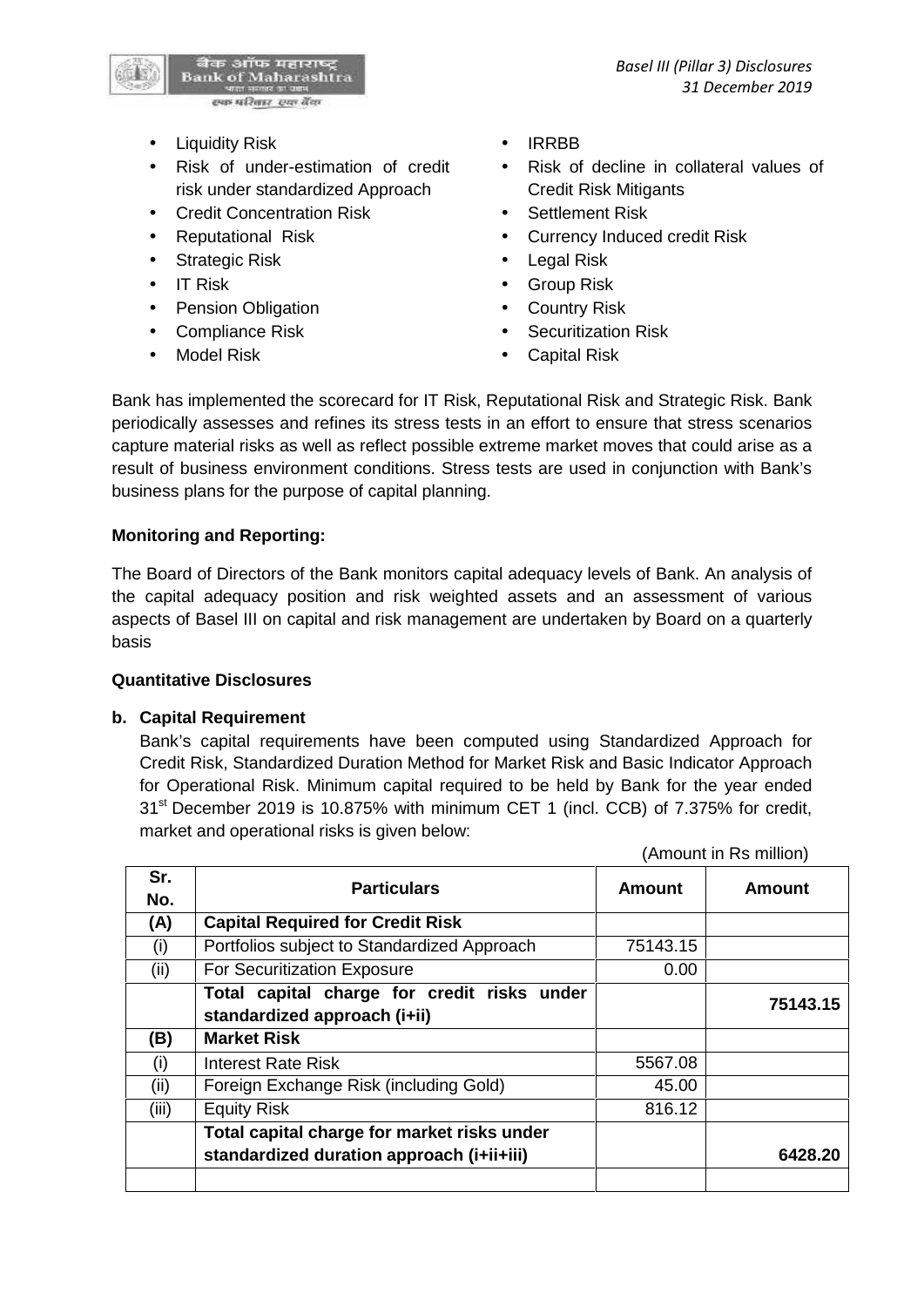

| Sr.<br>No. | <b>Particulars</b>                                       | <b>Amount</b> | <b>Amount</b>               |
|------------|----------------------------------------------------------|---------------|-----------------------------|
| (C)        | <b>Capital Charge for Operational Risk</b>               |               |                             |
|            | As per Basic Indicator Approach (BIA)                    |               | *7349.86                    |
|            | <b>Under The Standardized Approach (Parallel</b><br>run) |               | $*6985.10$                  |
| (D)        | <b>Capital Ratios</b>                                    |               | <b>Standalone</b><br>(ln %) |
|            | <b>Common Equity Tier 1 Capital Ratio (Incl CCB)</b>     |               | 9.442%                      |
|            | <b>Tier 1 Capital Ratio (Incl CCB)</b>                   |               | 9.442%                      |
|            | <b>Total Capital Ratio( CRAR) – Including CCB</b>        |               | 11.210%                     |

(\*For market and operational risks capital charge is converted in RWA @ 12.50 to arrive at CRAR as per RBI guidelines.)

# **TABLE DF-3: CREDIT RISK - GENERAL DISCLOSURES**

## **Qualitative Disclosures**

Credit Risk is defined as possibility of losses associated with diminution in credit quality of borrowers or counterparties. In a bank's portfolio, losses stem from outright default due to inability or unwillingness of a customer or counterparty to meet commitments in relation to lending, trading, settlement and other financial transactions.

## **Organizational Structure for Credit Risk Management**

Bank has comprehensive credit risk management architecture. Board of Directors of Bank endorses its Credit Risk strategy and approves credit risk policies. The Board has formed committees to oversee risk management processes, procedures and systems. Risk Management Committee (RMC) is responsible for devising policy and strategy for credit risk management. For this purpose, committee co-ordinates with Credit Risk Management Committee (CRMC) of Bank. CRMC is responsible for overseeing implementation of credit risk management framework across Bank and providing recommendations to RMC.

## **Policy & Strategy**

Bank has been following a conservative risk philosophy. The important aspects of risk philosophy are embodied in various policies, circulars, guidelines etc. The business objectives and strategy of Bank are decided taking into account profit considerations, level of various risks faced, level of capital, market scenario and competition. Bank is conscious of its asset quality and earnings and judiciously matches profit maximization with risk control.

Bank has put in place following policies approved by Board.

- i) Lending & Loan Review Policy
- ii) Credit Risk Management Policy
- iii) Credit Risk Mitigation Techniques & Collateral Management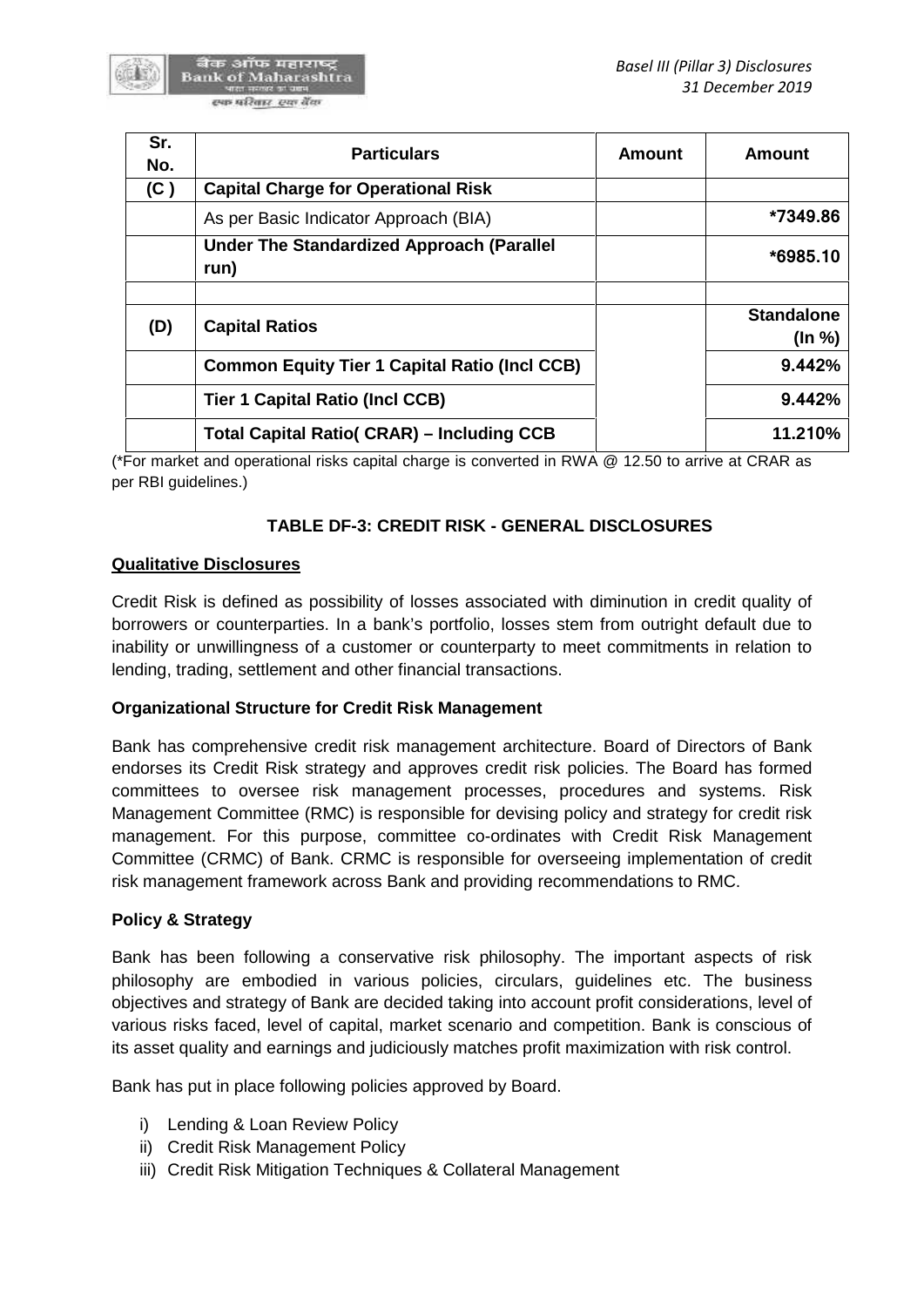

- iv) Investment Management Policy
- v) Policy for Exposure to Real Estate
- vi) Policy for Issuance of Bank Guarantees
- vii) Policy for Financing of NBFC

Lending & Loan Review Policy, Credit Risk Management Policy documents define organizational structure, role and responsibilities and, processes and tools whereby credit risks carried by Bank can be identified, quantified and managed within framework that Bank considers consistent with its mandate and risk appetite. The policies prescribe various prudential and exposure limits, collateral standards, financial benchmarks for the purpose of credit risk management. The policy on Credit Risk Mitigation Techniques & Collateral Management lays down details of eligible collaterals for credit risk mitigation under Basel III framework. The Investment Management Policy, Policy on Exposure to RealEstate, Policy for issuance of Bank Guarantee and Policy for Financing of NBFCs forms an integral part of credit risk management.

## **Systems / Process / tools for Credit Risk Management**

**Credit Appraisal standards:** Bank has in place proactive credit risk management practices like consistent standard for credit origination, maintenance and documentation for all credit exposures including off balance sheet items. Systems of periodic reviews, periodic inspections and collateral management systems are in place.

**Exposure Limits:** Credit risk limits including single / group borrower limits, substantial exposure limits, exposure limits in respect of sectors / industries are in place. The exposure vis-à-vis the limits are monitored on a quarterly basis.

**Credit Approval Committees:** Credit Approval committees have been constituted at various levels covering very large branches / Zonal offices / Head Office for considering fresh / existing proposals with or without enhancement. Bank has also setup centralized processing cells at zonal level for considering credit proposals above specified limit.

**Sanctioning Powers:** Bank follows a well-defined multi-layered discretionary power structure for sanctioning of loans. Higher sanctioning powers are delegated to sanctioning authorities for sanctioning loans and advances to better rated customers in line with RBI guidelines. In respect of high value loans, committee approach is adopted.

**Credit Risk Rating and Appraisal Process:** Bank manages its credit risk through continuous measuring and monitoring of risks at each obligor (borrower) and portfolio level. Bank has in place an internal Credit Risk Rating Framework (CRRF) and well established standardized credit appraisal / approval processes. Credit risk rating enables Bank to accurately assess risk in a credit proposition and take a decision to accept or reject proposal based on risk appetite of Bank. It also enables risk pricing of credit facilities for risk return trade off.

As a measure of robust credit risk management practices, Bank has in place a framework for approval of credit risk ratings. Rating for every borrower is reviewed at least once in a year. Credit risk rating, as a concept, has been well internalized in Bank.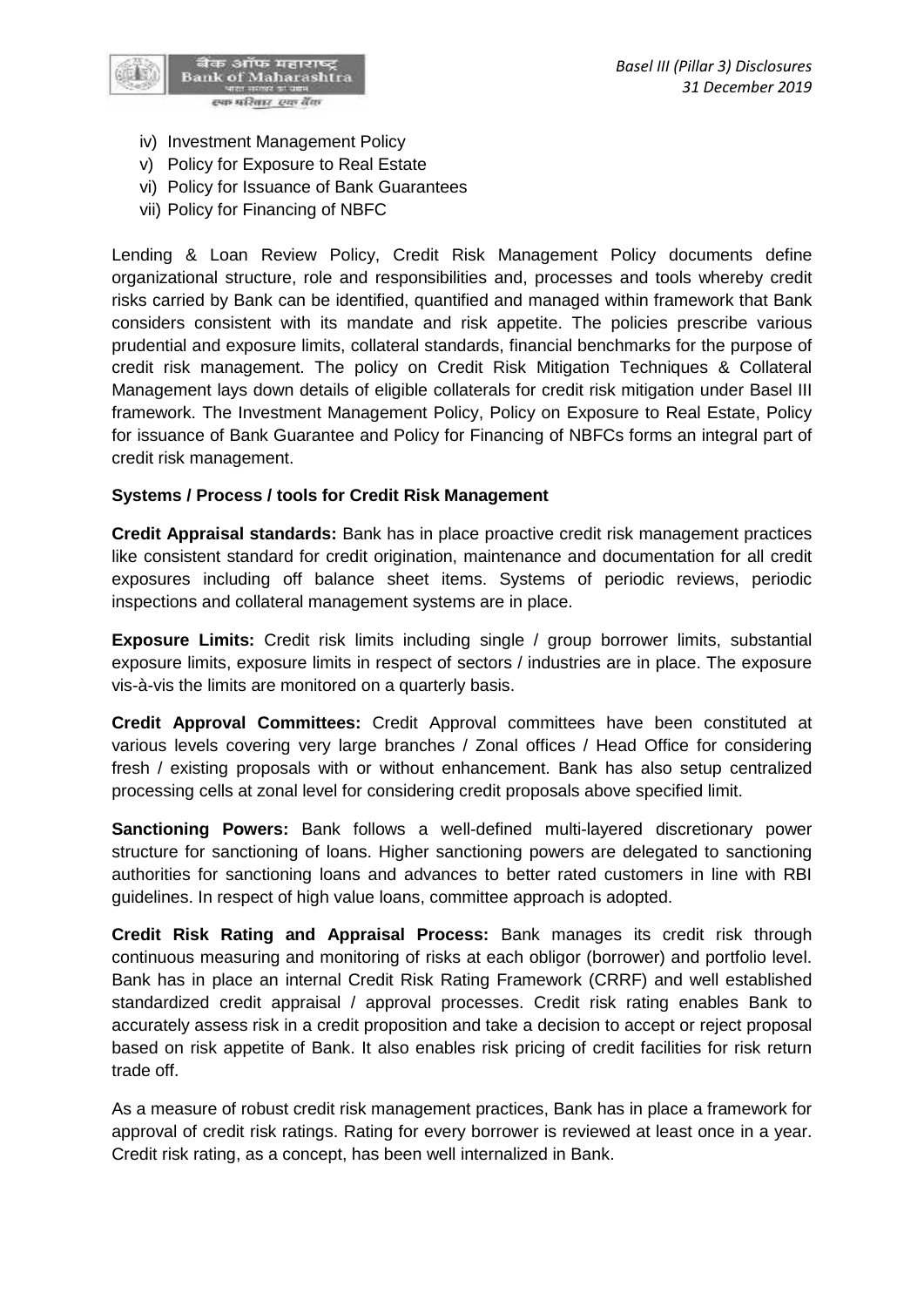

बैंक ऑफ महाराष्ट्र<br>Bank of Maharashtra एक परि<u>वार एक</u> बैंक

- i) To ensure that credit decisions by various authorities are in conformity with Bank's Lending Policy and delegated lending powers.
- ii) To ensure that stipulated terms & conditions of sanction are complied with and various post sanction follow up, monitoring and supervision measures prescribed by Bank are adhered to.
- iii) To ensure that all credit facilities are reviewed / renewed well in time so as to revise risk perception and take necessary corrective action if necessary, immediately.
- iv) To aim at achieving maintenance of standard assets quality and up gradation in non performing assets (NPAs) so as to have a favourable impact on profitability of Bank through prevention / reduction / up gradation of NPAs.
- v) To assess health of credit portfolio of Bank and to apprise Top Management about the same from time to time.

Checks and balances viz. separation of credit risk management from credit sanctions, system of assigning credit risk rating, validation of ratings, mechanism to price credit facilities depending on risk rating of customer, credit audit etc. are in place. Minimum entry level rating benchmarks are stipulated. A suitable mechanism is in place to monitor aggregate exposure on other banks and country exposures. A diversified credit portfolio is maintained and a system to conduct regular analysis of portfolio so as to ensure ongoing control of credit is in place.

#### **Loans past due and Impaired:**

Regulatory guidelines are adhered to in respect of income recognition, asset classification and provisioning. Bank considers following categories of loans and advances as Non performing Assets, wherein:

- Interest and/or installment of principal remain overdue for a period of more than 90 days in respect of a Term Loan
- Account remains 'out of order' in respect of an Overdraft/Cash Credit (OD/CC) for 90 days or more
- Bill remains overdue for a period of more than 90 days in case of Bills Purchased and **Discounted**
- In case of agricultural advances, interest and/or installment of principal remains overdue for 2 crop seasons (in respect of short duration crops) & 1 crop season (in respect of long duration crops).
- Any amount receivable that remains overdue for a period of more than 90 days in respect of other accounts.

**'Out of Order' status:** An account is treated as **'out of order'** if the outstanding balance remains continuously in excess of sanctioned limit/drawing power. In cases where outstanding balance in the principal operating account is less than sanctioned limit/drawing power, but there are no credits continuously for 90 days as on date of Balance Sheet or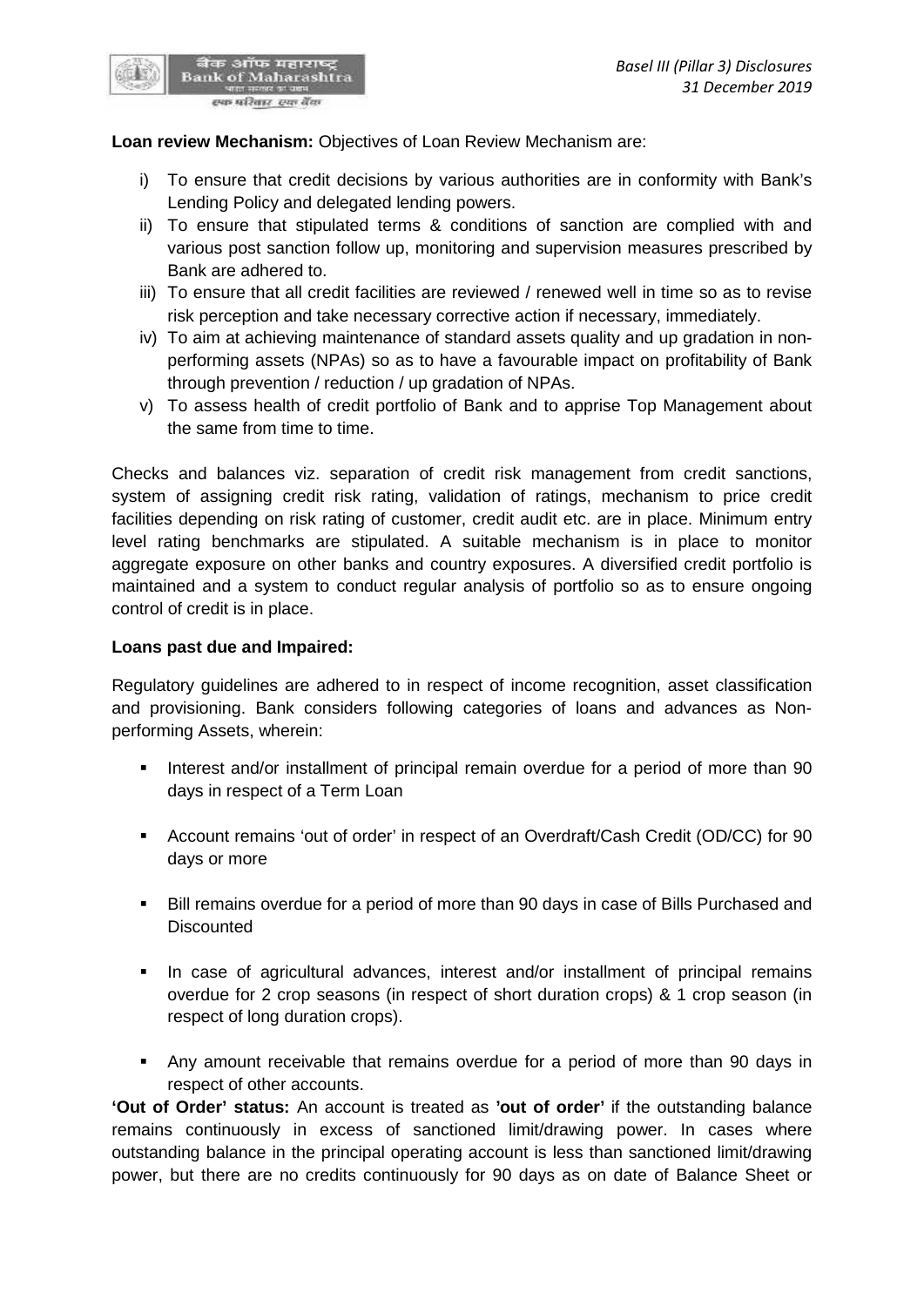

credits are not enough to cover interest debited during same period, these accounts are also treated as **'out of order'**.

**Overdue:** Any amount due to Bank under any credit facility is 'overdue' if it is not paid on due date fixed by Bank.

Advances against term deposits, National Savings Certificates, Indira Vikas Patra, Kisan Vikas Patra and Life insurance policies need not be treated as NPAs, provided adequate margin is available in the accounts. Credit facilities backed by Central Government Guarantees though overdue may be treated as NPA only when the Government repudiates its guarantee when invoked. State Government guaranteed advances and investments in State Government guaranteed securities would attract asset classification and provisioning norms if interest and /or principal or any other amount due to the Bank remains overdue for more than 90 days.

### **Quantitative Disclosures**

### **1. Total Gross Credit exposure:**

|                        | (Amount in Rs million) |  |
|------------------------|------------------------|--|
| 31.12.2019<br>Category |                        |  |
| Fund Based             | 1127842.50             |  |
| Non-Fund Based         | 138255.10              |  |

### **2. Geographic Distribution of credit exposure :**

|                   | (Amount in Rs million) |                 |  |  |
|-------------------|------------------------|-----------------|--|--|
| Category          |                        | 31.12.2019      |  |  |
|                   | <b>Overseas</b>        | <b>Domestic</b> |  |  |
| <b>Fund Based</b> | ΝIΙ                    | 1127842.50      |  |  |
| Non-Fund Based    | NII                    | 138255.10       |  |  |

#### **3. Industry-wise Distribution:**

(Amount in Rs million)

| Sr.<br>No. | <b>Industry</b>                             |          | <b>Funded Exposure</b> |         | <b>Non-Fund Exposure</b> |
|------------|---------------------------------------------|----------|------------------------|---------|--------------------------|
| 3.1        | <b>Mining and Quarrying</b><br>(incl. Coal) |          | 9128.40                |         | 215.60                   |
| 3.2        | <b>Food Processing</b>                      |          | 3925.20                |         | 85.90                    |
| 3.2.1      | Sugar                                       | 1649.30  |                        | 44.70   |                          |
| 3.2.2      | Edible Oil and Vanaspati                    | 84.90    |                        | 0.90    |                          |
| 3.2.3      | Tea                                         | 361.00   |                        | 0.20    |                          |
| 3.2.4      | <b>Others</b>                               | 1830.00  |                        | 40.10   |                          |
| 3.3        | <b>Beverage and Tobacco</b>                 |          | 211.10                 |         | 6.10                     |
| 3.4        | <b>Textiles</b>                             |          | 17360.00               |         | 2475.90                  |
| 3.4.1      | <b>Cotton Textiles</b>                      | 4659.80  |                        | 716.90  |                          |
| 3.4.2      | <b>Jute Textiles</b>                        | 79.40    |                        | 0.40    |                          |
| 3.4.3      | <b>Man-Made Textiles</b>                    | 18.60    |                        | 0.80    |                          |
| 3.4.4      | <b>Other Textiles</b>                       | 12602.20 |                        | 1757.80 |                          |
|            |                                             |          |                        |         |                          |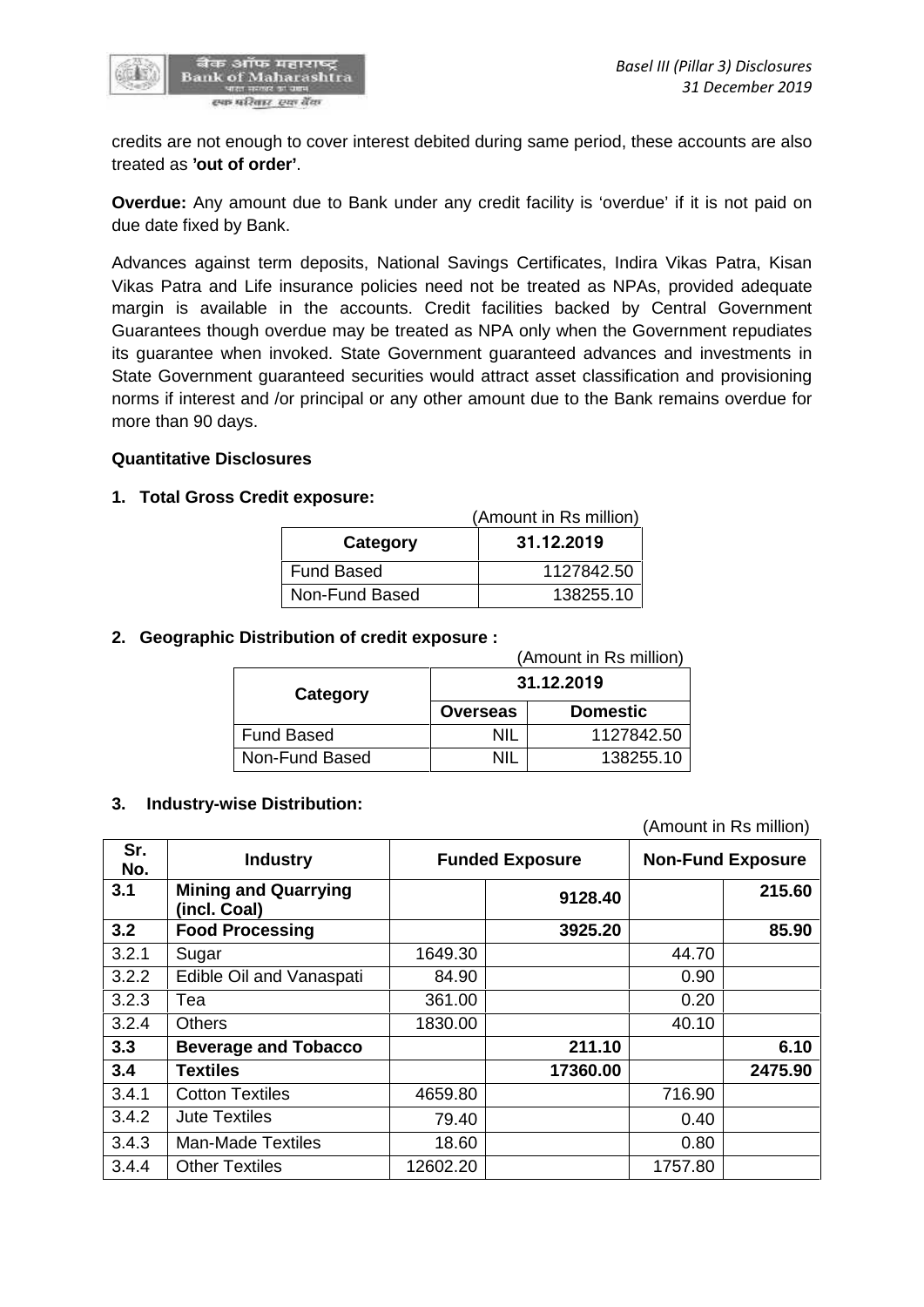陈書

| Sr.<br>No. | <b>Industry</b>                                                         |          | <b>Funded Exposure</b> | <b>Non-Fund Exposure</b> |          |
|------------|-------------------------------------------------------------------------|----------|------------------------|--------------------------|----------|
| 3.5        | Leather<br>Leather<br>and<br><b>Products</b>                            |          | 1006.10                |                          | 58.40    |
| 3.6        | <b>Wood</b><br><b>Wood</b><br>and<br><b>Products</b>                    |          | 1473.90                |                          | 138.70   |
| 3.7        | and<br>Paper<br>Paper<br><b>Products</b>                                |          | 4140.70                |                          | 294.50   |
| 3.8        | Petroleum,<br>Coal<br>Products and<br><b>Nuclear</b><br>Fuels of which: |          | 6958.70                |                          | 56.00    |
| 3.8.1      | Petroleum                                                               | 4625.10  |                        | 17.90                    |          |
| 3.9        | <b>Chemicals and Chemical</b><br><b>Products</b>                        |          | 16384.80               |                          | 1215.00  |
| 3.9.1      | Fertiliser                                                              | 2384.20  |                        | 48.60                    |          |
| 3.9.2      | Drugs & Pharmaceuticals                                                 | 9623.20  |                        | 561.60                   |          |
| 3.9.3      | <b>Petro Chemicals</b>                                                  | 3372.50  |                        | 573.00                   |          |
| 3.9.4      | <b>Others</b>                                                           | 1004.90  |                        | 31.80                    |          |
| 3.10       | Rubber, Plastic & their<br><b>Products</b>                              |          | 6735.40                |                          | 605.30   |
| 3.11       | <b>Glass &amp; Glassware</b>                                            |          | 1183.00                |                          | 1589.40  |
| 3.12       | <b>Cement</b><br>&<br><b>Cement</b><br><b>Products</b>                  |          | 6588.40                |                          | 358.00   |
| 3.13       | <b>Basic</b><br><b>Metal</b><br><b>Metal</b><br>&<br><b>Product</b>     |          | 37139.20               |                          | 3363.60  |
| 3.13.1     | Iron & Steel                                                            | 16843.10 |                        | 588.10                   |          |
| 3.13.2     | Other<br>Metal<br>&<br>Metal<br>Product                                 | 20296.10 |                        | 2775.50                  |          |
| 3.14       | <b>All Engineering</b>                                                  |          | 30760.00               |                          | 16673.80 |
| 3.14.1     | Electronics                                                             | 7302.50  |                        | 692.40                   |          |
| 3.14.2     | Others                                                                  | 23457.50 |                        | 15981.40                 |          |
| 3.15       | <b>Vehicles, Vehicle Parts &amp;</b><br><b>Transport Equipment</b>      |          | 14373.10               |                          | 1823.60  |
| 3.16       | <b>Gems &amp; Jewellery</b>                                             |          | 3517.00                |                          | 469.30   |
| 3.17       | <b>Construction (other than</b><br>Infrastructure)                      |          | 18.70                  |                          | 1.00     |
| 3.18       | <b>Infrastructure</b>                                                   |          | 87478.60               |                          | 24759.00 |
| 3.18.1     | Power                                                                   | 42433.20 |                        | 5564.90                  |          |
| 3.18.2     | Telecommunication                                                       | 35.30    |                        | 16.20                    |          |
| 3.18.3     | Roads                                                                   | 30086.80 |                        | 10126.10                 |          |
| 3.18.4     | Airports                                                                | 0.00     |                        | 0.00                     |          |
| 3.18.5     | Ports                                                                   | 4769.00  |                        | 0.70                     |          |
| 3.18.6     | Railways<br>(other<br>than<br>Indian Railways)                          | 39.40    |                        | 30.90                    |          |
| 3.18.7     | Other Infrastructure                                                    | 10114.90 |                        | 9020.20                  |          |
| 3.19       | <b>Other Industries</b>                                                 |          | 7171.30                |                          | 2061.90  |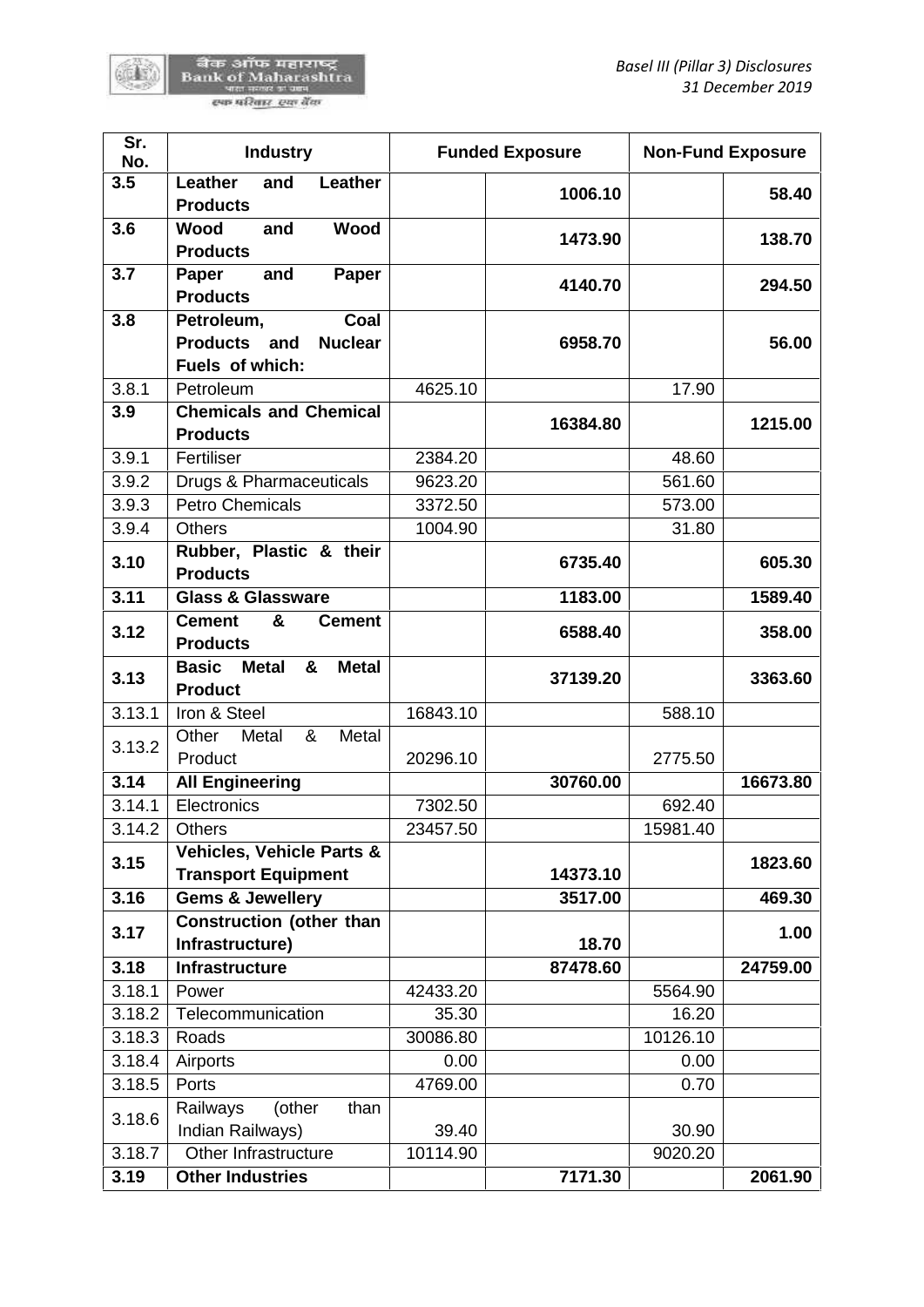

| Sr.<br>No. | <b>Industry</b>                     |       | <b>Funded Exposure</b> |           |
|------------|-------------------------------------|-------|------------------------|-----------|
| 3.20       | <b>Residuary</b><br><b>Advances</b> | Other | 872288.90              | 82004.10  |
|            | Total                               |       | 1127842.50             | 138255.10 |

**Industry having more than 5% of gross credit exposure**

| <b>Industry</b> | % of Exposure |
|-----------------|---------------|
| ----            |               |

## **4. Residual Maturity break down of Assets:**

|                                  |                    |                 | (Amount in Rs million)                   |
|----------------------------------|--------------------|-----------------|------------------------------------------|
| <b>Maturity Pattern</b>          | <b>Investments</b> | <b>Advances</b> | <b>Foreign Currency</b><br><b>Assets</b> |
| 1 day                            | 40.00              | 8197.40         | 346.12                                   |
| 2 to 7 days                      | 3616.70            | 20405.00        | 10207.05                                 |
| 8 to 14 days                     | 2150.70            | 15400.80        | 1219.75                                  |
| 15 to 30 days                    | 1015.30            | 26620.00        | 2978.38                                  |
| 31 days to 2 months              | 5782.30            | 48338.30        | 31903.64                                 |
| Over 2 months to 3 months        | 3815.40            | 52568.60        | 7532.84                                  |
| Over 3 months and up to 6 months | 42497.80           | 121692.70       | 24715.60                                 |
| Over 6 months and up to 1 year   | 51111.70           | 91689.50        | 34440.96                                 |
| Over 1 year and upto 3 years     | 46065.10           | 203725.20       | 0.00                                     |
| Over 3 years and upto 5 years    | 62476.20           | 149665.30       | 0.00                                     |
| Over 5 years                     | 386634.49          | 200513.05       | 0.00                                     |
| <b>Total</b>                     | 605205.69          | 938815.85       | 113344.34                                |

### **5. Disclosures for NPAs & NPIs :**

|     | <b>Domestic:</b>                  | (Amount in Rs million) |  |
|-----|-----------------------------------|------------------------|--|
|     |                                   | 31.12.2019             |  |
| (A) | <b>Gross NPA</b>                  |                        |  |
|     | Sub-standard                      | 40626.50               |  |
|     | Doubtful 1                        | 29938.72               |  |
|     | Doubtful 2                        | 41905.71               |  |
|     | Doubtful 3                        | 23394.32               |  |
|     | Loss                              | 21590.13               |  |
|     | <b>Total</b>                      | 157455.38              |  |
| (B) | <b>Net NPA</b>                    | 45068.50               |  |
| (C) | <b>NPA Ratios</b>                 |                        |  |
|     | % of Gross NPAs to Gross Advances | 16.77%                 |  |
|     | % of Net NPAs to Net Advances     | 5.46%                  |  |
|     |                                   |                        |  |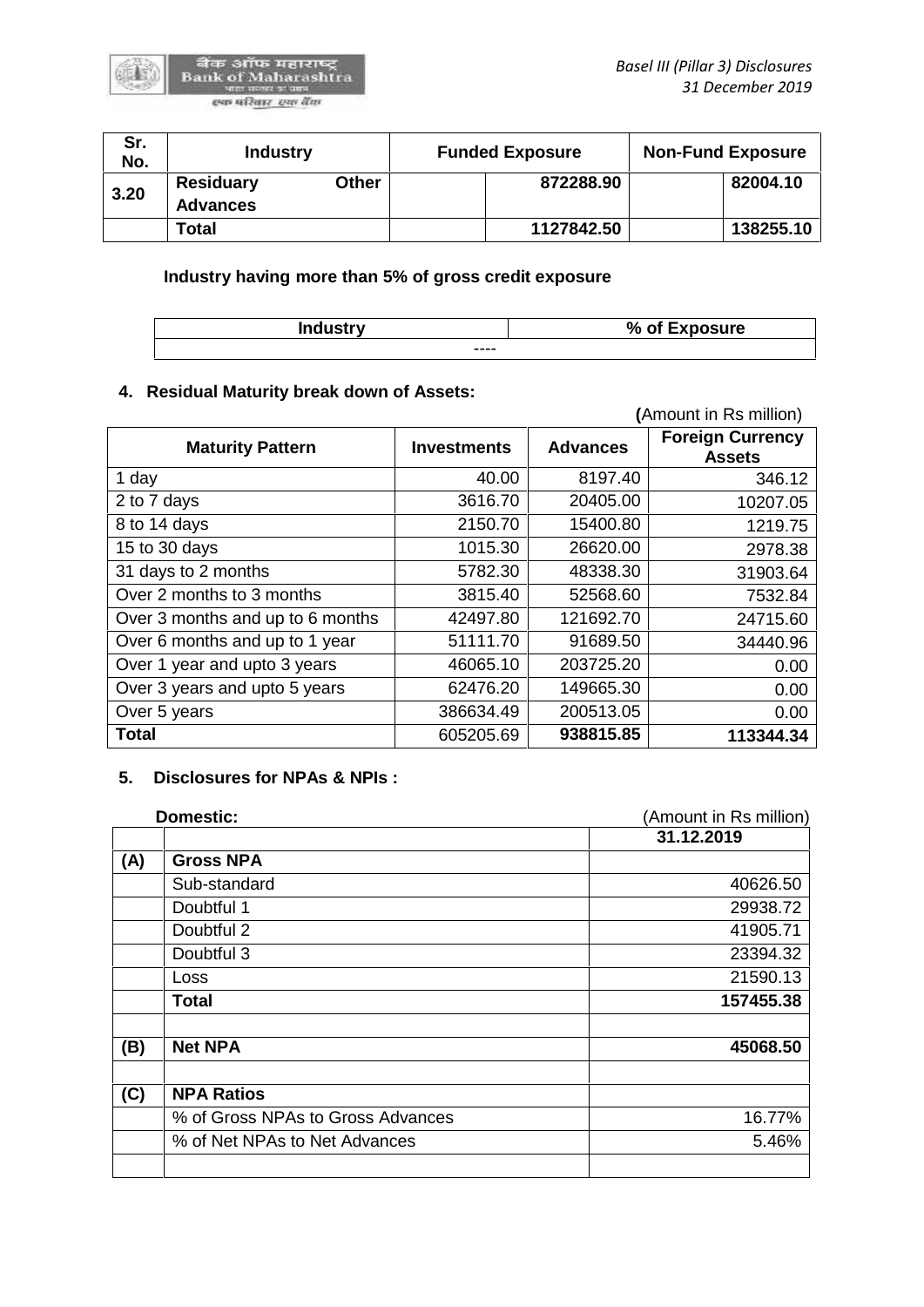

陈書

| (D)            | <b>Movement of Gross NPA</b>                                                                                                                                                                                |           |
|----------------|-------------------------------------------------------------------------------------------------------------------------------------------------------------------------------------------------------------|-----------|
|                | <b>Opening Balance</b>                                                                                                                                                                                      | 153244.89 |
| $\mathbf{I}$   | Add:-Addition during the period                                                                                                                                                                             | 33448.95  |
| Ш              | Less:- Reduction during the period                                                                                                                                                                          | 29238.46  |
|                | Closing balance as at the end of period (i +ii-iii)                                                                                                                                                         | 157455.38 |
| (E)            | <b>Movement of provision</b>                                                                                                                                                                                |           |
| E <sub>1</sub> | <b>Specific Provision</b>                                                                                                                                                                                   |           |
| i.             | <b>Opening Balance</b>                                                                                                                                                                                      | 105627.38 |
| ii.            | Provisions made during the period                                                                                                                                                                           | 22355.22  |
| iii.           | Write-off made during the period                                                                                                                                                                            | 17364.23  |
| iv.            | Write-back of excess provisions                                                                                                                                                                             | 0.00      |
| ν.             | Any other adjustments including transfer between                                                                                                                                                            | 0.00      |
|                | provisions                                                                                                                                                                                                  |           |
| vi.            | Closing Balance (i+ii-iii-iv(+/-v)                                                                                                                                                                          | 110618.44 |
|                |                                                                                                                                                                                                             |           |
| E <sub>2</sub> | <b>General Provisions</b>                                                                                                                                                                                   |           |
| i.             | <b>Opening Balance</b>                                                                                                                                                                                      | 1589.93   |
| ii.            | Provisions made during the period                                                                                                                                                                           | 0.00      |
| iii.           | Write-off made during the period                                                                                                                                                                            | 0.08      |
| iv.            | Write-back of excess provisions                                                                                                                                                                             | 0.00      |
| ٧.             | Any other adjustments including transfer between                                                                                                                                                            | 0.00      |
|                | provisions                                                                                                                                                                                                  |           |
| vi.            | Closing Balance (i+ii-iii-iv(+/-v)                                                                                                                                                                          | 1589.85   |
| (F)            | Write off during the period                                                                                                                                                                                 | 17364.23  |
| (G)            | Recovery in the written off accounts during the<br>period                                                                                                                                                   | 2925.35   |
| (H)            | <b>Non Performing Investments (NPI)</b>                                                                                                                                                                     | 3682.50   |
| (1)            | <b>Provisions for NPI</b>                                                                                                                                                                                   | 1435.65   |
| $(\mathsf{U})$ | provision for depreciation<br><b>Movement</b><br>of<br>on<br>(including<br>provision<br>investments<br>of<br><b>Non</b><br>Performing Investments, MTM depreciation and<br><b>Restructured Investments)</b> |           |
|                | Opening balance                                                                                                                                                                                             | 4666.33   |
| $\mathbf{I}$   | Provisions made during the period                                                                                                                                                                           | 378.03    |
| III            | Reduction during the period                                                                                                                                                                                 | 0.00      |
| IV             | Write-off made during the period                                                                                                                                                                            | 75.75     |
| V              | Provisions used during shifting securities                                                                                                                                                                  | 833.10    |
| VI             | Write back of excess provision made during period                                                                                                                                                           | 90.66     |
|                |                                                                                                                                                                                                             |           |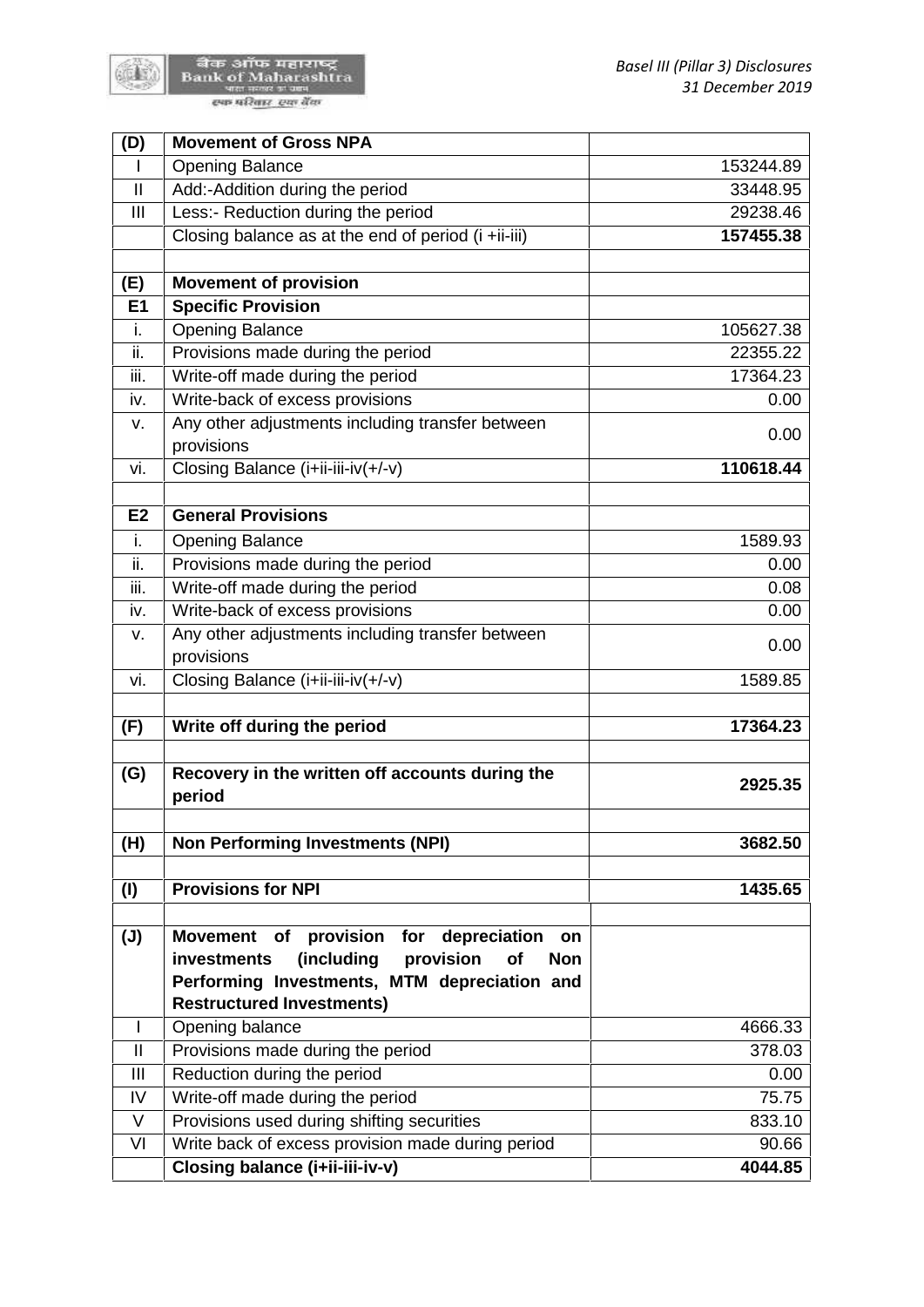

| <b>Industries</b>                          |          |
|--------------------------------------------|----------|
| Amount of NPAs                             | 69710.70 |
| <b>Specific Provisions</b>                 | 62766.70 |
| <b>General Provisions</b>                  | 0.00     |
| Specific Provisions made during the period | 0.00     |
| Write offs during the period               | 0.00     |
| .<br>$\sim$                                |          |

Overseas - NIL

The Industry-wise Provision of five major industries is as below

|    |                                                   | (Amount in Rs million) |                  |  |
|----|---------------------------------------------------|------------------------|------------------|--|
|    |                                                   | <b>NPA</b>             | <b>Provision</b> |  |
| A  | Basic Metal & Metal Product (Incl Iron and Steel) | 17898.60               | 16991.90         |  |
| B  | All Engineering                                   | 16211.30               | 15391.70         |  |
| D  | Vehicles, Vehicle Parts & Transport Equipment     | 8299.60                | 7945.90          |  |
| С  | <b>Roads</b>                                      | 7360.80                | 7207.50          |  |
| E. | <b>Cement and Cement Products</b>                 | 4865.30                | 4795.70          |  |

## **6. Disclosures of Unhedged Foreign Currency Exposure (UFCE) :**

|         |                                                 | (Amount in Rs million) |  |
|---------|-------------------------------------------------|------------------------|--|
| Sr. No. | <b>Particulars</b>                              | 31.12.2019             |  |
|         | Additional provisioning made on account of UFCE | 18.60                  |  |
|         | Incremental Capital held on account of UFCE     | 225.10                 |  |

# **TABLE DF-4 - CREDIT RISK DISCLOSURES FOR PORTFOLIOS SUBJECT TO THE STANDARDIZED APPROACH**

## **a. Qualitative Disclosures:**

## **For portfolios under Standardised Approach:**

Bank uses standardized approach to measure capital requirements for credit risk. As per Standardised Approach, Bank accepts rating of following RBI approved ECAI (External Credit Assessment Institution) for credit risk rating and has used these ratings for calculating risk weighted assets wherever such ratings are available.

- 1. Credit Rating Information Services of India Limited (CRISIL),
- 2. Credit Analysis and Research limited (CARE),
- 3. India Ratings,
- 4. ICRA Limited,
- 5. Brickwork,
- 6. SMERA-ACUITE (Earlier SMERA)
- 7. INFOMERICS Valuation and Rating Private Limited

## **Types of exposures for which each agency is used:**

Bank has used solicited ratings assigned by the above approved credit rating agencies for all eligible exposures. Bank has neither made any discrimination among ratings assigned by these agencies nor has restricted their usage to any particular type of exposure. Key aspects of Bank's External Ratings application framework are as follows: